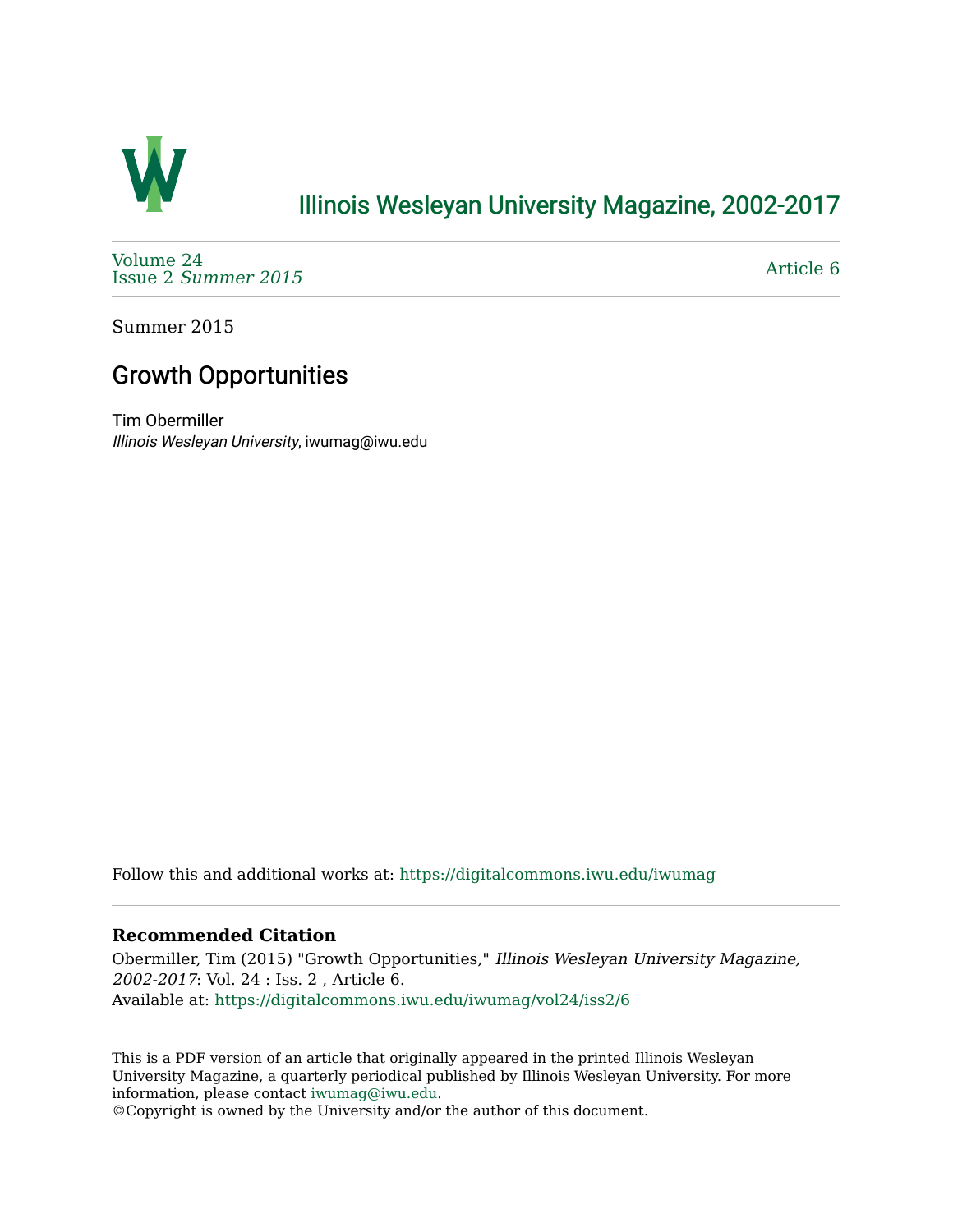# **Growth Opportunities**

#### **Mark Denzler '93 employs political skills to keep Illinois manufacturing strong.**



**"I've had a firsthand account of some of the biggest political stories in our state's history," says Mark Denzler, shown above. "For a political junkie, the chance to meet and talk to our national and state leaders is pretty special."**

As vice president and chief operating officer for the Illinois Manufacturers' Association (IMA), Mark Denzler '93 says, "My job is different every single day, and I like the challenges. One day I may be speaking to the governor or a legislator about a tax issue and the next day I am meeting with a company's CEO to discuss a plan to add 100 jobs in the state"

The IMA is the oldest and largest state manufacturing trade association in the United States. It represents nearly 4,000 companies and plants operating in Illinois, from the Fortune 100 businesses to small, family-owned shops. "In addition to lobbying for these companies, we offer informative seminars and training, continuing education courses and a number of affinity programs designed to help our companies grow and prosper," says Mark, who is based in Springfield, Ill., where he lives with his wife Debbi.

Mark points out that manufacturing remains essential to the state's economy. "Last year, Illinois manufacturing companies employed 575,000 workers who were paid an average of more than \$64,000 in annual wages and benefits," he says.

"Manufacturing provides nearly 13 percent of the state's gross domestic product, ranking it the largest sector of the state's economy. Participation in the IMA is crucial to our success in maintaining a vibrant manufacturing economy in the state."

Among the IMA's current efforts is support of the Trans-Pacific Partnership (TPP), a proposed multinational trade agreement. Citing a recent study by the Illinois Department of Commerce & Economic Opportunity showing that the TPP will help increase the state's exports by nearly 4 percent annually, Mark told the*Chicago Tribune* in May that "trade is good for Illinois companies and exports that help create jobs in Illinois."

Mark first honed his political skills at IWU, where he majored in political science, was active in the Student Senate and Theta Chi, and served as president of his senior class. "A liberal arts degree prepared me very well and helped me become a well-rounded person. It gave me basic knowledge and insights that allow me to communicate with a wide variety of people," says Mark, who remains an active alumnus, serving as chair of his graduating class and recent 20-year reunion and returning to campus to give career advice to students.

After graduation, Mark worked briefly in Washington, D.C., on Capitol Hill for Congressman Tom Ewing (R-IL) "after which I returned to Illinois and worked as a legislative analyst in the Illinois General Assembly,